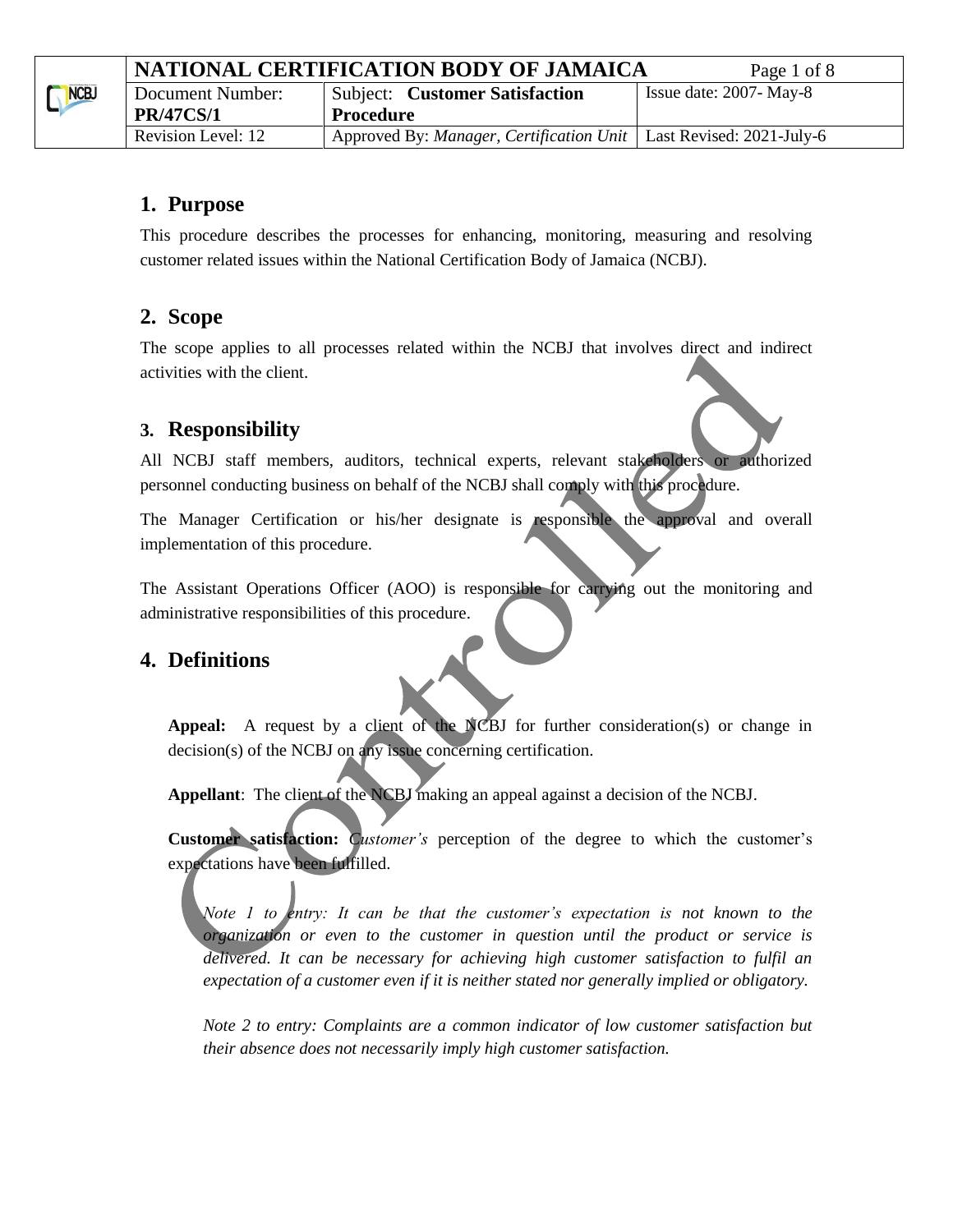*Note 3 to entry: Even when customer requirements have been agreed with the customer and fulfilled, this does not necessarily ensure high customer satisfaction.*

**Complaint:** Any expression of dissatisfaction made to an organization related to its products or services or the complaints-handling process itself, where a response or resolution is explicitly or implicitly expected. A Complaint can also mean any expression of dissatisfaction made against its clients**.** 

**Complainant:** A person, organization or their representative, making a complaint.

**Customer:** person or organization that could or does receive a product or a service that is intended for or required by this person or organization, for example, consumer, client, enduser, or any receiver of product or service from an internal *process.* A customer can be internal or external to the organization.

 **Customer Service:** interaction of the organization with the customer throughout the life cycle of a product or a service.

**Feedback***:* refers to opinions, comments and expressions of interest in a product a service or a complaints-handling process:

- complaints relating to activities of the NCBJ
- complaint relating to companies certified by NCBJ

**Interested party & stakeholder:** person or organization that can affect, be affected by or perceive itself to be affected by a decision or activity

Publication: Specifying status of certified client on the certified client list.

**Queries:** Any question related to especially one expressing doubt or requesting information

# **5. Procedure**

#### **5.1 Customer Satisfaction**

5.1.1 Customer satisfaction is measured by questionnaires and surveys conducted from time to time by the NCBJ. All mechanisms for feedback are monitored and analyzed to ascertain customer satisfaction; and also to implement continual improvement strategies.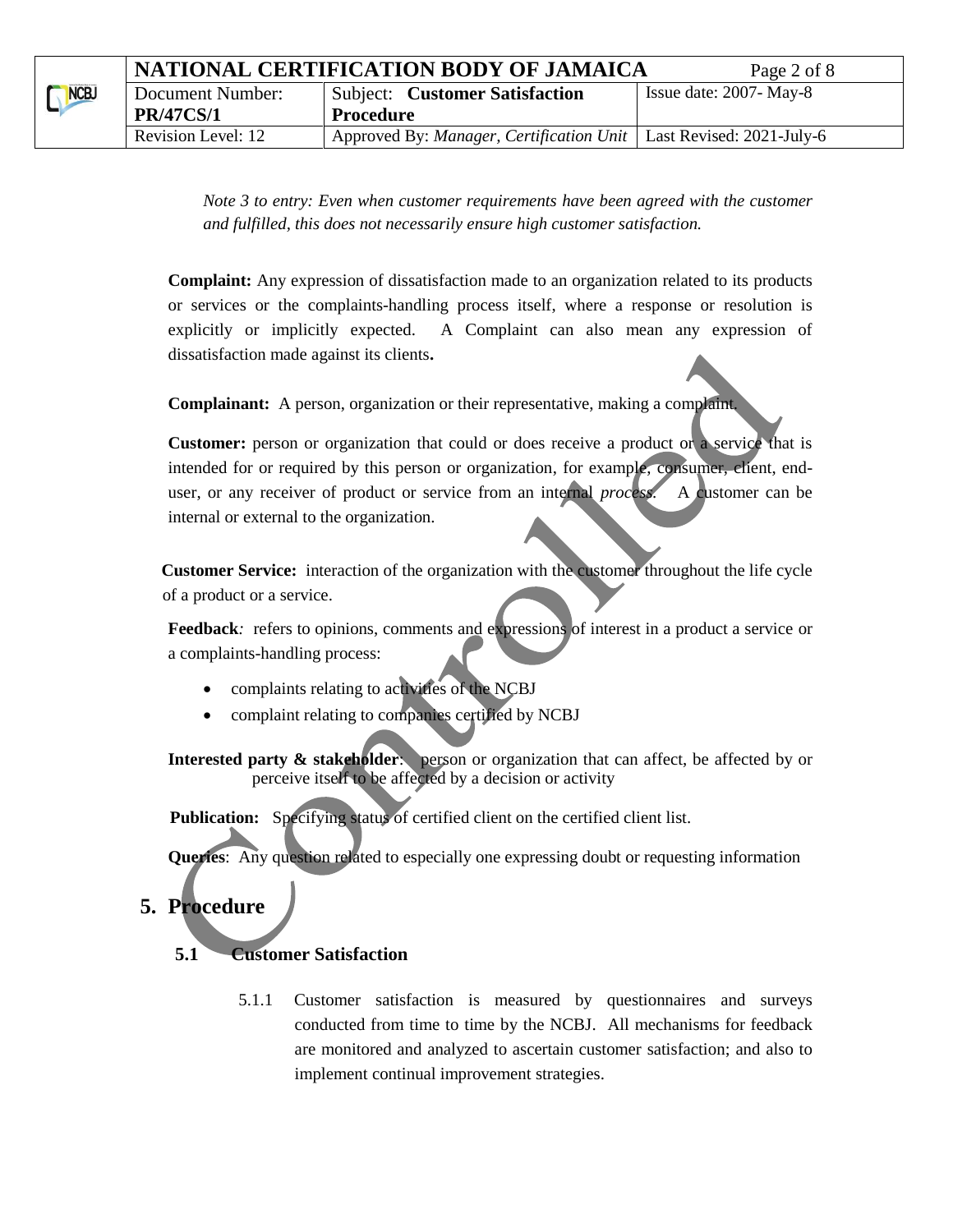|      | NATIONAL CERTIFICATION BODY OF JAMAICA | Page 3 of 8                                                                 |                            |
|------|----------------------------------------|-----------------------------------------------------------------------------|----------------------------|
| NCBJ | Document Number:                       | <b>Subject: Customer Satisfaction</b>                                       | Issue date: $2007 - May-8$ |
|      | <b>PR/47CS/1</b>                       | Procedure                                                                   |                            |
|      | Revision Level: 12                     | Approved By: <i>Manager, Certification Unit</i>   Last Revised: 2021-July-6 |                            |

- 5.1.2 Any customer service problems or improvement suggestions can be received by any member of staff, external auditor, client or relevant stakeholder. A record of correspondence related to significant feedback must be maintained using the most appropriate means.
- 5.1.3 Records and data regarding customer satisfaction will be subjected to review and assessment at each management review and associated records must be kept for a minimum of three years.
- 5.1.4 The Client Customer Satisfaction: Post Audit Form and the Auditor Team Evaluation Form are sent either electronically or manually usually within 24 hours after an audit.
- 5.1.5 The AOO or designate is responsible to make follow up courtesy calls after each audit is conducted by the NCBJ. The feedback must be documented on the relevant Customer Satisfaction: Post Audit Survey Form
- 5.1.6 The Audit Team Evaluation Form is used to measure and monitor both customer service skills and competencies of the NCBJ's audit team. After analyzing the data, the auditor team member (s) who score less than five (5) shall be reviewed. The NCBJ shall seek clarification from the client and if necessary, the Team Leader, Certification Programmes, will take appropriate Corrective actions.
- 5.1.7 The Customer Satisfaction: Post Audit Survey Form is used to measure customer service delivered to clients during the planning phase of an audit. The completed Customer Satisfaction: Post Audit Survey Form is analyzed after each audit. Processes with the NCBJ receiving less than three (3) shall be reviewed and corrective actions taken (after seeking clarification from the client) by the Team Leader, Certification Programmes.

5.1.8 The Customer Satisfaction Survey (General) Form is sent to the customer i.e. interested party, stakeholder or potential customer by the NCBJ When necessary.

#### **5.2 Customer Queries**

**5.2.1** All NCBJ employees accept and actions enquiries from client or if necessary disseminate to relevant member of staff for completion.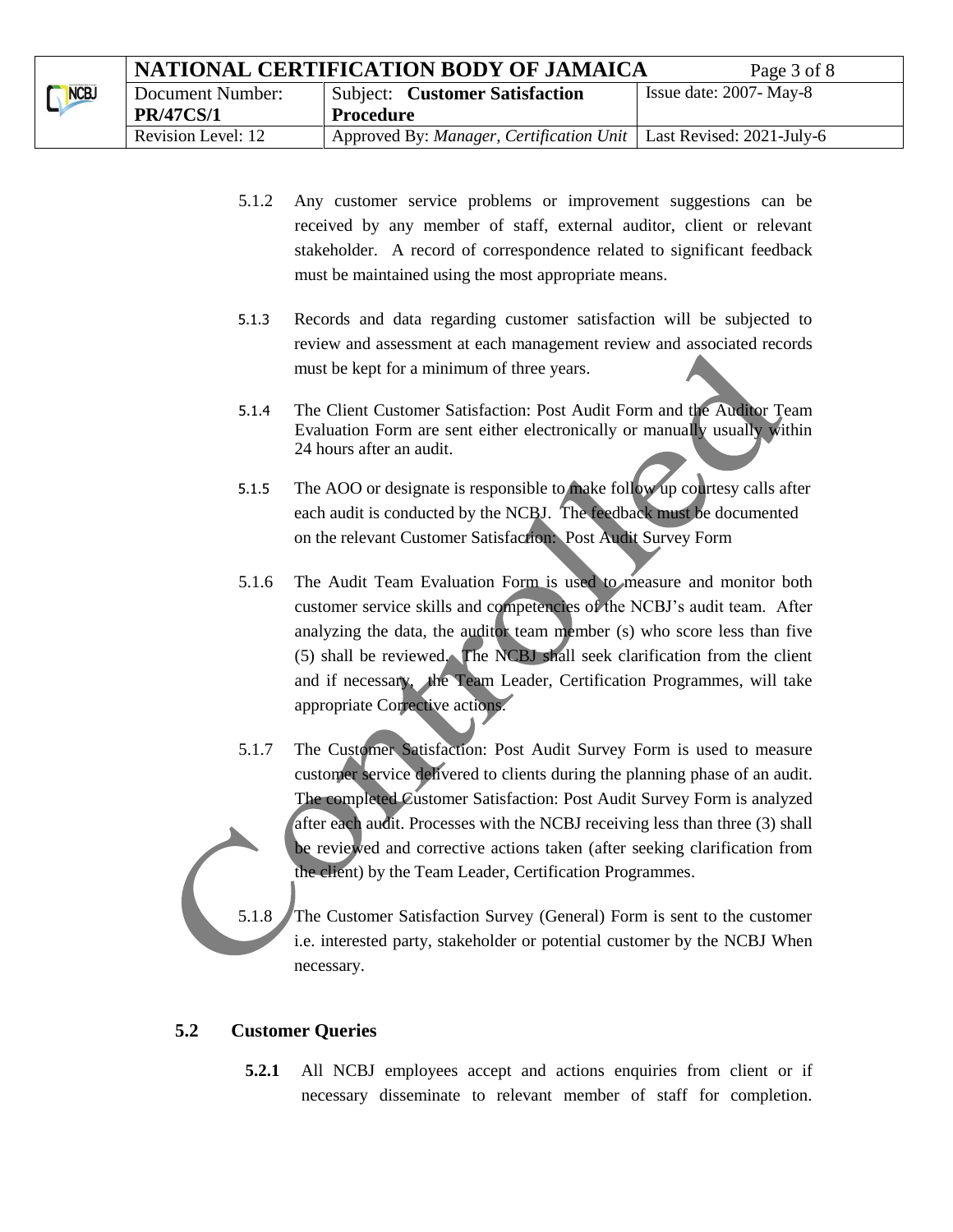|      | NATIONAL CERTIFICATION BODY OF JAMAICA | Page 4 of 8                                                                 |                            |
|------|----------------------------------------|-----------------------------------------------------------------------------|----------------------------|
| NCBJ | Document Number:                       | <b>Subject:</b> Customer Satisfaction                                       | Issue date: $2007 - May-8$ |
|      | <b>PR/47CS/1</b>                       | <b>Procedure</b>                                                            |                            |
|      | Revision Level: 12                     | Approved By: <i>Manager, Certification Unit</i>   Last Revised: 2021-July-6 |                            |

Customer enquiry is usually documented on "The Information Request Form" or any other relevant means used by the unit. However, the data must be able to be documented, tracked, monitored and measured for compliance to this procedure.

- **5.2.2** The customer will be advised and furnished with all relevant information required.
- **5.2.3** All customer queries are usually acknowledged within two (2) working days and must be closed out within seven (7) working days where possible.

#### **5.3 Customer Complaint:**

Δ

- **5.3.1** The NCBJ is responsible for all decision at all levels of the complaints handling process. Submission, investigation and decision on complaints shall not result in any discriminatory actions against the complainant.
- **5.3.2** Customer complaints (verbal, written, electronic) are processed by the AOO or designate.
- **5.3.3** AOO or designate indicates date and time of receipt of complaint (verbal, written or electronic) on Customer Complaint/Appeal Form (CCF)
- **5.3.4** The AOO or designate shall determine the nature/relevance of:



complaint relating to companies certified by NCBJ



- **5.3.5** Acknowledgement of receipt of complaint will be executed within a time frame not exceeding 48 hours (this will be dispatched in writing).
- **5.3.6** Letter of acknowledgement will be sent to the complainant and the appropriate actions (if any) that will be taken within seven (7) working days.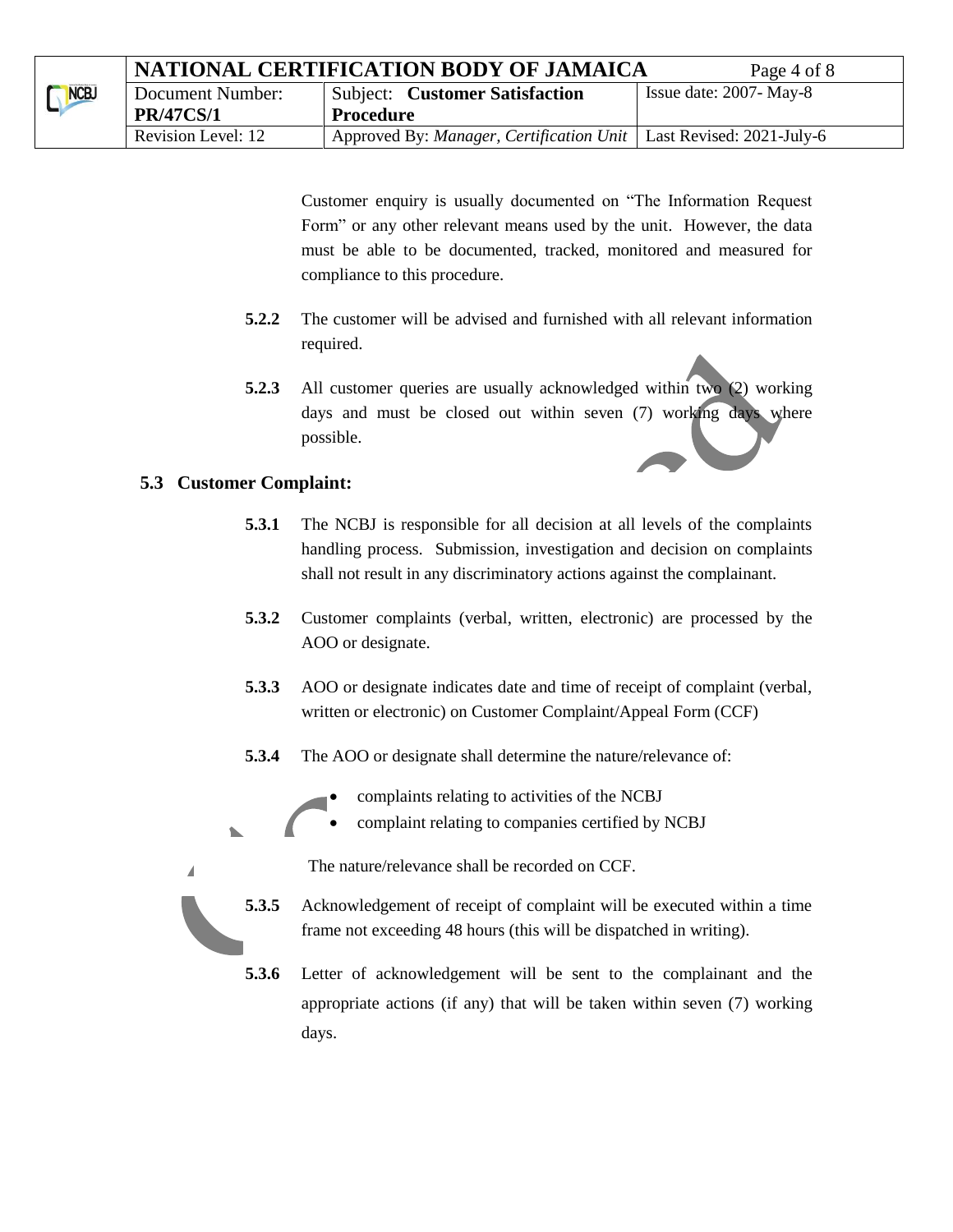#### **Actions to be taken by the NCBJ depends on the subject of the complaint**

#### **5.4 Complaints relating to activities of the NCBJ**

- **5.4.1** The NCBJ shall assign an Investigation Team of officers who will investigate and validate the activities as it relates to the complaint.
- **5.4.2** The Outcome of 5.4.1 shall be reviewed by the Manager or designate. His/her decision along with the outcome shall be documented on the CCF.
- **5.4.3** Findings are to be communicated manually or electronically to the complainant and ensure that any appropriate correction and corrective actions are taken.
- **5.4.4** Turn-around time for resolution of complaint shall be no more than thirty (30) working days.
- **5.4.5** A copy of the customer complaint report (containing nature, findings and actions taken) shall be prepared by leader of the Investigation Team and forwarded to the Manager of the NCBJ (who will ensure that it is passed on to the complainant.).

#### **5.5 Complaints relating to companies certified by NCBJ**

- **5.5.1** The NCBJ shall notify its certified clients of the complaint in writing, outlining the nature of the complaint and the course of action that it intends to take to resolve the matter.
- **5.5.2** The NCBJ shall select a team of auditors (not involved in the previous audit) to either:





- **5.5.5** The NCBJ shall ensure that any appropriate correction and corrective actions taken.
- **5.5.6** The results of the review shall be communicated to the Manager or designate who will ensure that it is passed on to the complainant and the certified company.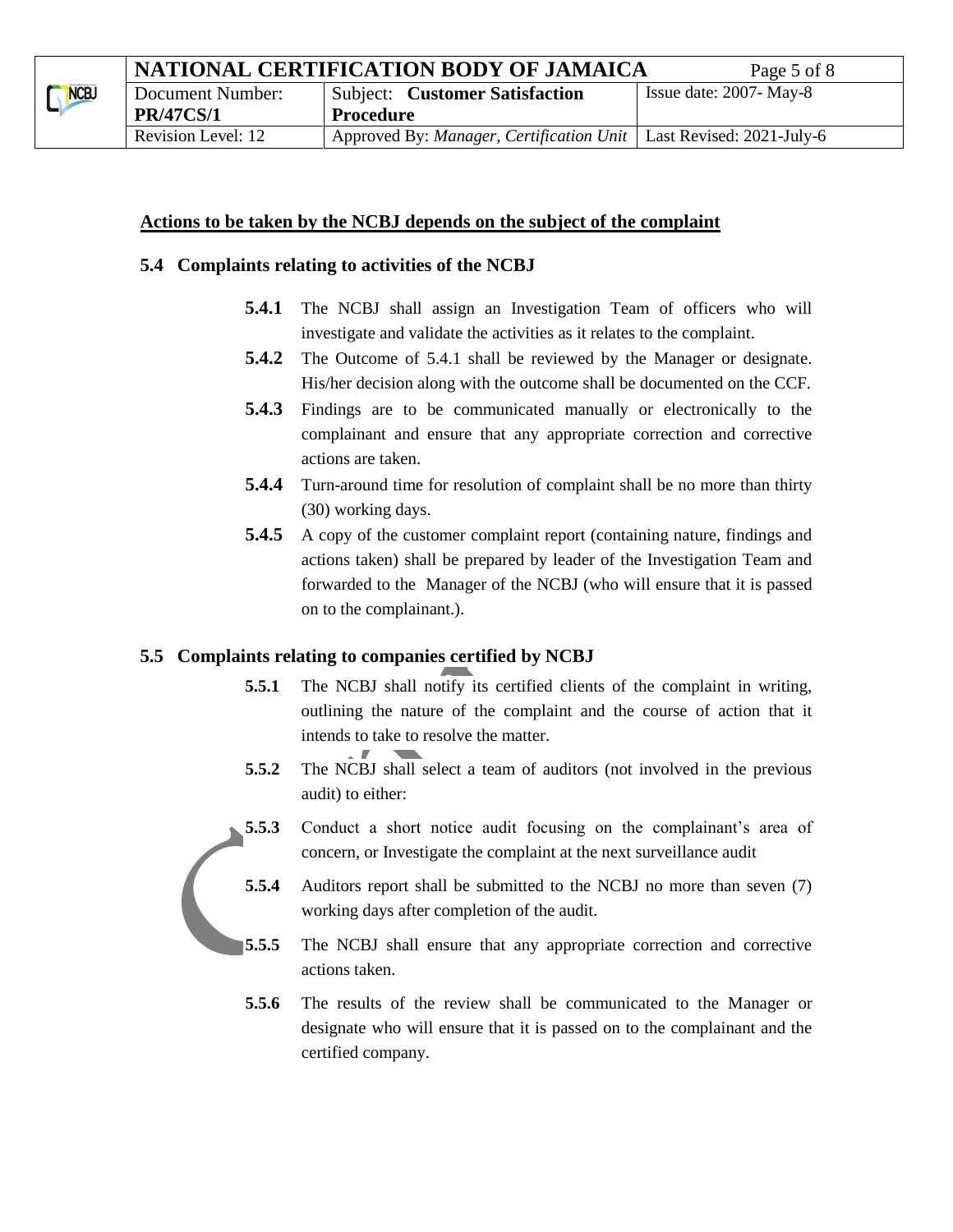|      | NATIONAL CERTIFICATION BODY OF JAMAICA | Page 6 of 8                                                                         |                            |
|------|----------------------------------------|-------------------------------------------------------------------------------------|----------------------------|
| NCBJ | Document Number:                       | <b>Subject: Customer Satisfaction</b>                                               | Issue date: $2007 - May-8$ |
|      | <b>PR/47CS/1</b>                       | Procedure                                                                           |                            |
|      | Revision Level: 12                     | Approved By: <i>Manager</i> , <i>Certification Unit</i>   Last Revised: 2021-July-6 |                            |

- **5.5.7** The NCBJ shall determine if there is an agreement between the certified client and the complainant on publicizing the resolution of the complaint.
- **5.5.8** Where there are divergent views between client and complainant the resolution of the complaint will not be publicized.
- **5.5.9** The conclusion of the customer complaints process shall be communicated (manually or electronically) by the Manager to the complainant.
- **5.5.10** The customer complaints process and subsequent actions taken are to be documented on the Customer Complaints Form.
- **5.5.11** If the complainant does not accept the decision(s) communicated, then the appeals procedure shall be followed.

#### **5.6 Appeals Policy**

Clients may appeal any decision by the NCBJ not to award, withdraw/revoke or suspend certification. Complaints will only be accepted from those entities in a contractual relationship or in good standing with the NCBJ, or those with an interest in the certifications issued by the NCBJ, and are limited to the certification programmme requirements, except under extenuating circumstances (e.g., report of a client using the certification in an unauthorized manner.) Where such disputes may arise, the dispute will be resolved in accordance with the laws of Jamaica. It is the responsibility of NCBJ to inform its clients of the complaints, appeals and disputes handling process before and after the conduct of any activity relating to its certification process and also to make all related resources accessible and available.

NCBJ is responsible for all decisions at all levels of the appeals-handling process.

NCBJ is responsible for gathering and verifying all necessary information to validate the appeal.

- **5.6.1** On receipt of the notification of intention to file an appeal, the Manager shall instruct the Appellant to submit a written appeal and comprehensive report to the Appeals Committee for assessment, and issue a copy to the NCBJ.
- **5.6.2** NCBJ acknowledges receipt of the appeal and provides the Appellant with progress reports and the result of the appeal.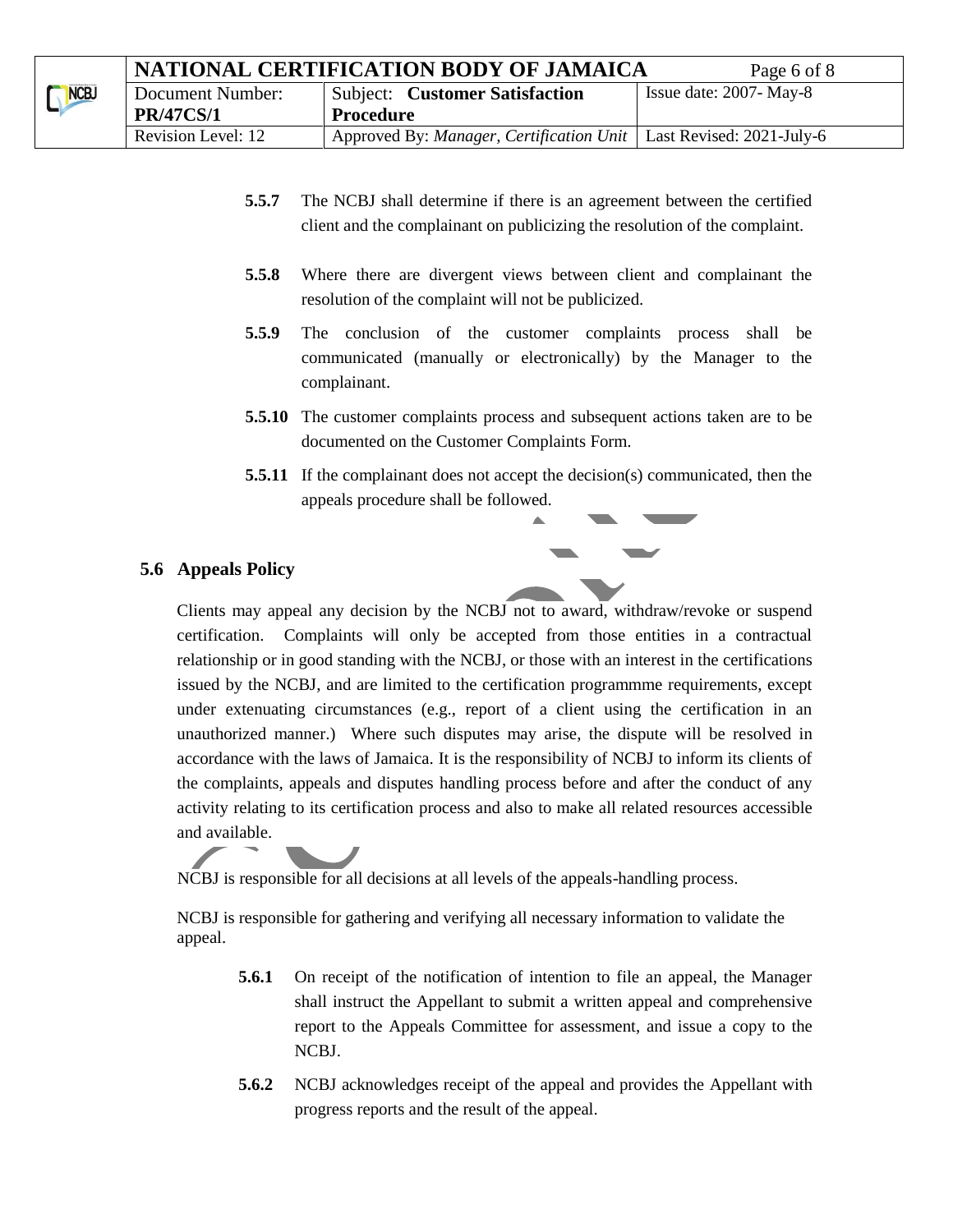|      | NATIONAL CERTIFICATION BODY OF JAMAICA | Page 7 of 8                                                          |                            |
|------|----------------------------------------|----------------------------------------------------------------------|----------------------------|
| NCBJ | Document Number:                       | <b>Subject: Customer Satisfaction</b>                                | Issue date: $2007 - May-8$ |
|      | <b>PR/47CS/1</b>                       | <b>Procedure</b>                                                     |                            |
|      | Revision Level: 12                     | Approved By: Manager, Certification Unit   Last Revised: 2021-July-6 |                            |

- **5.6.3** The Manager or designate of the NCBJ shall attach the Appellant's report to the organization's file.
- **5.6.4** The NCBJ establishes an Appeals Committee (an independent body). The Appeals Committee will be convened and appointed only when required to deal with a specific appeal. The membership will comprise at minimum three (3) individuals who are completely independent of the matter under appeal and who collectively have the necessary technical expertise, management system competence, legal knowledge and knowledge of the Management System to competently arrive at a decision on the matter under appeal.
- **5.6.5** Upon receipt of an invitation from the Executive Committee, the NCBJ Manager or designate shall present an oral and written presentation, on behalf of the NCBJ. This shall be done in the presence of the Appellant, and any other parties relevant to the case as agreed by the committee. The Appellant will also be afforded the opportunity to make an oral presentation.

 $\overline{\phantom{a}}$  $\overline{\phantom{a}}$ 

- **5.6.6** The Appeals Committee will review and make decision.
- **5.6.7** A formal notice is given to the Appellant of the end of the appeals handling process.
- **5.6.8** The NCBJ Manager or designate shall secure any related documents which may include but not limited to:
	- 1) A copy of the Appeals Committee's ruling on the case.
	- 2) Any additional presentations made by the appellant and any other relevant party.
	- 3) The Appellant's signed statement of the acceptance regarding the ruling.
	- 4) The NCBJ Manager must retain a complete record of the receipt, investigation, processing and outcome of each appeal, including the report and decision, on NCBJ's Complaints and Appeals file.
- **5.6.9** The NCBJ Manager shall review the outcome of each appeal to identify any improvements or modification that may be appropriate to implement in the Quality System of NCBJ Certification. Complaints shall be followed